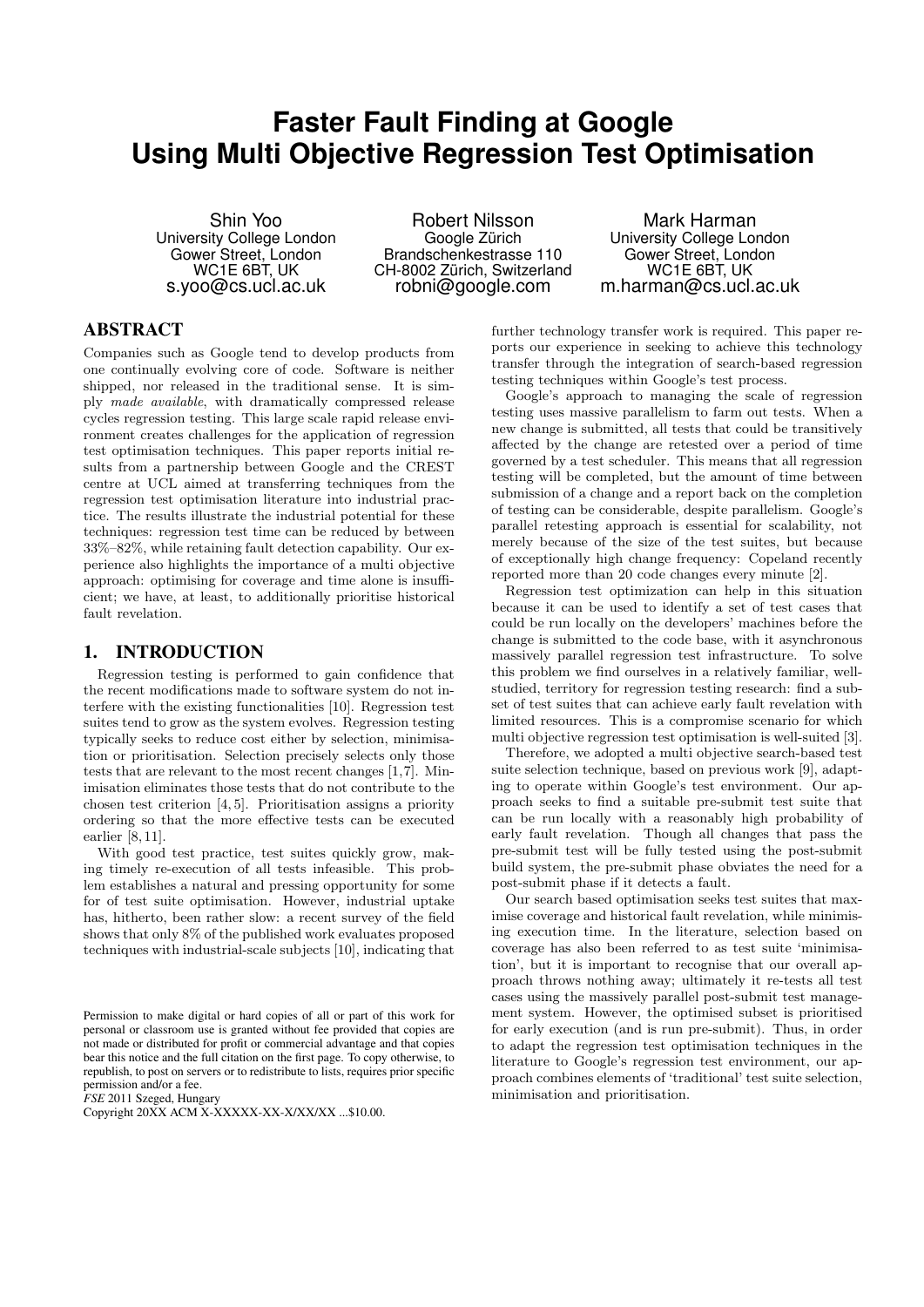# 2. MOTIVATION

In a development environment where changes are frequent and source code is submitted to a shared code repository, faults that are introduced in one sub-system can be propagated rapidly to dependent sub-systems. This causes severe integration problems and lost productivity.

To avoid inadvertent propagation of unexpected faults from a newly submitted component to its dependant components, Google uses a rigorous continuous build and integration system that regression tests every code submission to the shared repository. The set of tests that are run post-submission is currently chosen conservatively using a build dependency graph to compute all automated regression tests that could possibly be affected by a given change. This will include some tests that are only incidentally related to the changed component. The order of execution is comparatively unimportant in this context, since all dependent tests eventually will be executed, and furthermore, the post-submit tests are executed asynchronously to the development process. A valuable benefit of being conservative and complete is that it is easy to track down exactly what change resulted in a regression fault and test failures are unlikely to be missed simply because (possibly transitive) dependencies are missed.

However, when a fault is detected post-submit, manual intervention is required to resolve the issue in the most appropriate way. A fault submitted to the shared repository influences the productivity of other teams because, for example, detection of new faults can be masked by the one previously known. Hence, there is a strong desire to detect potential faults pre-submit, reserving the post-submit build system as last line of detection and a debugging aid.

#### 3. PROBLEM FORMULATION

We define dependency coverage using a module dependency graph. Figure 1 shows a partial module dependency sub-graph. Google's code repository treats both functional modules and tests in the same manner and the module dependency information is available not only between functional modules (use dependency) but also between tests and the modules they test *(test dependency)*. Based on dependency coverage, a test  $t$  covers a module  $m$  if  $t$  is transitively dependent on  $m$ . Let  $\mathcal M$  be the set of modules that depend on the recently modified module (i.e. the code submission under test). Let  $\mathcal{T} = \{t_1, \ldots, t_n\}$  be the full test suite, from which an optimised subset  $T$  is produced. The dependency coverage  $\delta cov$  is calculated as follows:

$$
\delta cov(T) = \frac{|\{m_i \in \mathcal{M} : \exists t_j \in T \text{ s.t. } m_i \text{ is reached from } t_j\}|}{|\mathcal{M}|}
$$

We use multi-objective optimisation to observe the tradeoff between multiple test criteria and testing cost, adapted from our previous work [9]. We optimise the following three objectives in our selection of a test subset  $T \subseteq \mathcal{T}$ :

Dependency Coverage: we seek to maximise the dependency coverage achieved by  $T$ . This prioritises the selection of tests that execute the code transitively affected by the change, helping to promote detection of integration faults.

Fault History: we seek to *maximise* the ratio of tests in T that have failed within a fixed time window. This prioritises the selection of tests with previously demonstrated high fault detection capabilities. While there is no guarantee



Figure 1: Illustration of Dependency Coverage: if module  $m_1$  is modified, the impacted modules are  $m_2, m_3, m_4$  and  $m_5$ . Based on dependency coverage, test  $t_1$  covers  $m_1$  and  $m_2$ ;  $t_3$  covers  $m_1, m_2$  and  $m_5$ .

that these will be good at finding new faults, our empirical studies indicate that they are in practice (see Section 4).

Execution Time: we seek to minimise the sum of execution time required by the tests in T.

Failing Tests: For web-enabled software products, tests may fail even though there is no fault causing the failure (for example due to temporary unavailability of a third party web service). Fortunately, the sheer scale of Google's test operation provides a wealth of data that helps us to detect many of these false positives. Based on their fault histories, a heuristic decision procedure now widely adopted within Google, was developed for this project to filter out these environmental failures.

We use the Two-Archive Multi-Objective Evolutionary Algorithm (MOEA) as the optimisation engine [6]. The representation of individual solutions is an  $n$ -ary bitstring, in which digits mark the inclusion/omission of each test in  $\mathcal{T}$ . The multi-objective regression test optimisation was been implemented into a tool called TIPS (Test Information Prioritisation & Suggestions). The core of TIPS is the Two-Archive MOEA written in Python. Various metric collection modules provide the fitness function imnformation to the optimisation engine.

#### 3.1 Benefits of Pre-Submit Test Optimisation

Automated test suite optimisation brings three primary advantages to the developer during the pre-submit phase:

- 1. It is often costly for a developer to manually identify tests that are relevant to their change, particularly for tests designed for components that use the changed code indirectly. Automated regression test optimization removes this need for manual identification.
- 2. Early test feedback allows developers to understand how dependent sub-components expect their module to behave so that they can design their changes to be compliant with existing code. Therefore, even when the pre-submit phase passes all tests, the developer receives useful early feedback about the tests executed.
- 3. Developers lose productivity by having to wait for large sets of test cases to run. If there is a fault, then it is clearly best to learn about it as soon as possible. The pre-submit phase therefore increases the efficiency of the overall process.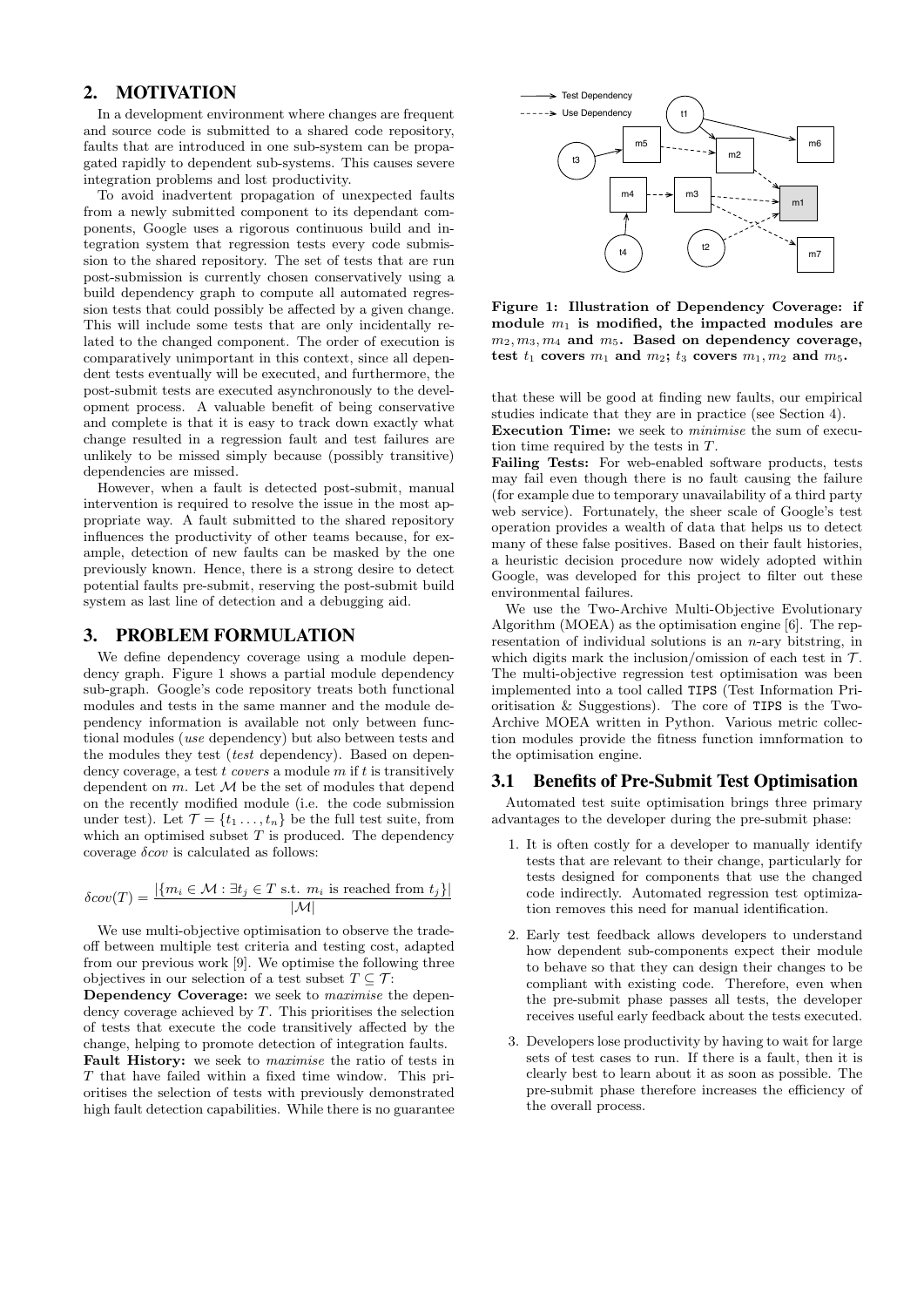

Figure 2: Results from the test suite optimisation: each point corresponds to a subset of tests proposed by the technique. In Figures 2(a) and 2(b), multiple cost/coverage Pareto fronts can be observed. This is because all three graphs also report the third fault history objective (flattened onto 2D rendering of the 3D Pareto surface). Rightmost Pareto fronts in the 2D rendering consist of subsets that achieve lower dependency coverage but higher fault history coverage per unit cost. Solid circles denote optimised test suites that reveal new faults. The distribution of these highlights the importance of fault history as an objective. The Pareto surface for Figure 2(c) consists of a single Pareto front because no fault history is available in this case.

#### 3.2 ABBA: Adaption Breeds Better Adoption

In seeking any form of technology transfer from academic research into industry, there is likely to be significant adaption of techniques to make them work in practice. This adaption often involves familiar challenges such as scalability, but there are also more prosaic practical considerations: existing industrial practice may actually work rather well; if it did not then company would not be in business. This is manifestly true at Google, which has achieved dramatic growth and managed the consequent testing scale up in the process of growing. Academic research does have a role to play: it can help to optimise existing approaches. Regression test optimisation is all about achieving this goal. However, for it to work in practice, the techniques have to be incorporated with minimum disruption to existing infrastructure, procedures and policies; a kind of optimisation goal in itself.

Given the existing context at Google, our goal was not to reduce the number of tests to execute: the continuous build and integration system will ensure that all relevant tests are eventually executed, retaining full fault detection capability. Rather, the benefits for developers lay in retaining a useful partial fault detection capability in a subset of all test cases selected to be prioritised for early execution.

# 4. EVALUATION

In order to evaluate our approach, we have analysed, in detail, 28 randomly sampled changes submitted to Google's code repository<sup>1</sup>. We harvested metrics from Google's continuous build and integration infrastructure: the number of relevant tests, test execution time and (filtered) failure detection. Table 1 summarised test suite sizes and execution time.

#### Table 1: Summary of Test Suites

| Property             | Min. | Average | Max.    |
|----------------------|------|---------|---------|
| Test Suite Size      | 4    | 461     | 1,439   |
| Execution Time (sec) | 115  | 39,093  | 116.131 |

Our Pareto efficient multi-objective optimisation yields a set of solutions that reflect the trade offs inherent in balancing the three competing objectives we seek to optimise: dependency coverage maximisation, historical fault detection maximisation and execution time minimisation. For example, a set of tests, A, may achieve higher dependency coverage than another set of tests, B, but also require longer to execute than B. In such a situation both solutions lie on a Pareto surface, since they are equally valid solutions.

The shape of the surface gives insights to the trade offs between the optimisation objectives. It is hard to depict a 3D Pareto surface in 2D, so we flatten the 3 dimensions to 2, using multiple 2D curves show the different parato fronts corresponding to different levels of historical fault detection.

Figure 2 presents selected illustrations of results from the 28 evaluated code submissions<sup>2</sup>. Each circle corresponds to a subset of tests that are generated by the optimisation: the shape of each curve is a Pareto front revealing the tradeoffs between the execution time  $(x\text{-axis})$ , the dependency coverage (the left y-axis). Empty circles denote subsets that fail to detect any new faults, whereas solid circles denote subsets that do.

Figures  $2(a)$  and  $2(b)$  illustrate ideal cases for our approach: the optimised subsets detect faults even with relatively low dependence coverage. Both reveal multiple patterns of trade-off between dependency coverage, fault history and cost.

<sup>1</sup>A more complete evaluation will be reported upon in a subsequent journal version of this paper.

 $2$ Our complementary technical report [12] gives full details of all 28 cases.